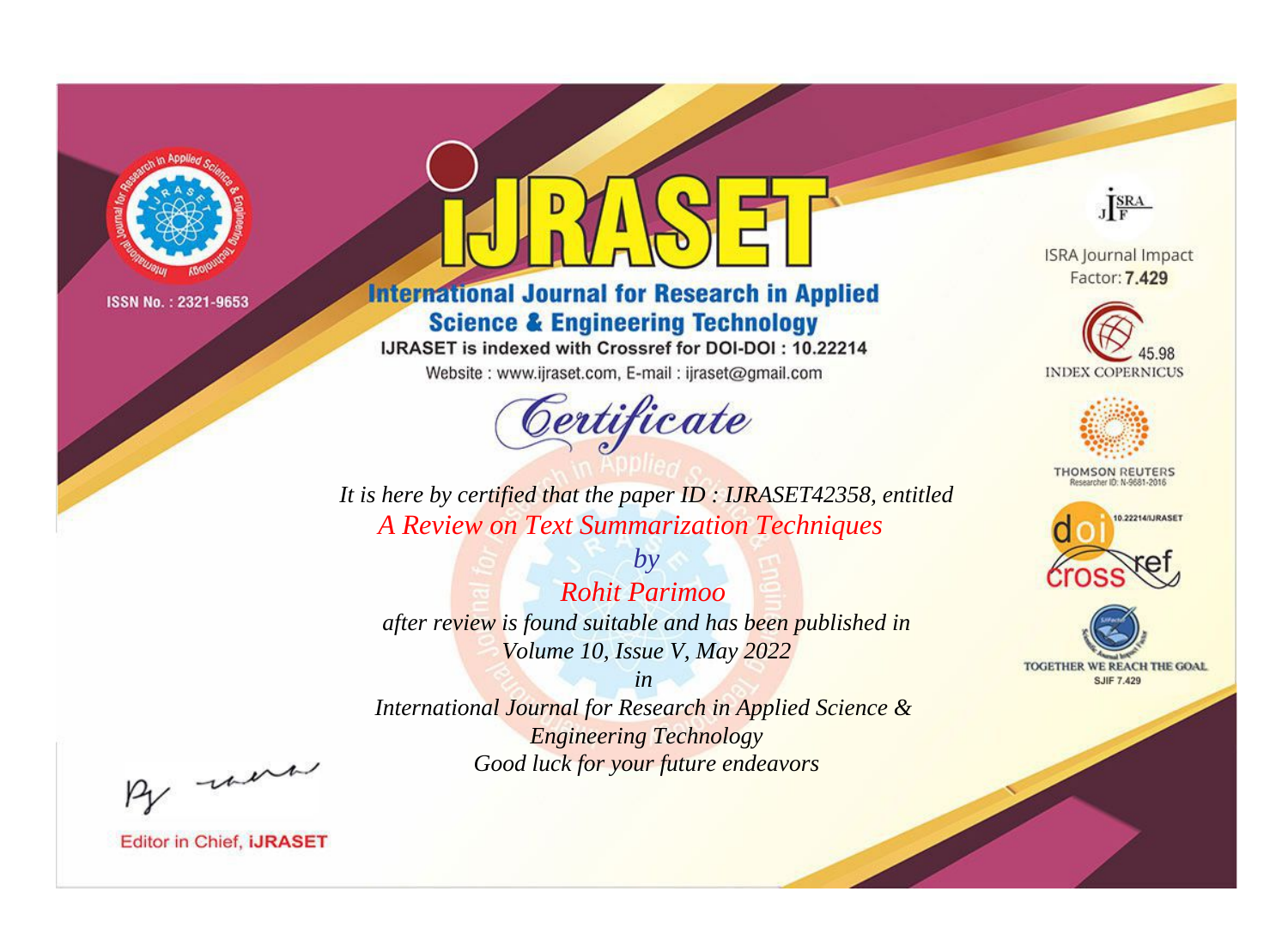

# **International Journal for Research in Applied Science & Engineering Technology**

IJRASET is indexed with Crossref for DOI-DOI: 10.22214

Website: www.ijraset.com, E-mail: ijraset@gmail.com



JERA **ISRA Journal Impact** 

Factor: 7.429





**THOMSON REUTERS** 



TOGETHER WE REACH THE GOAL **SJIF 7.429** 

*It is here by certified that the paper ID : IJRASET42358, entitled A Review on Text Summarization Techniques*

*by Rohit Sharma after review is found suitable and has been published in Volume 10, Issue V, May 2022*

*in* 

*International Journal for Research in Applied Science & Engineering Technology Good luck for your future endeavors*

By morn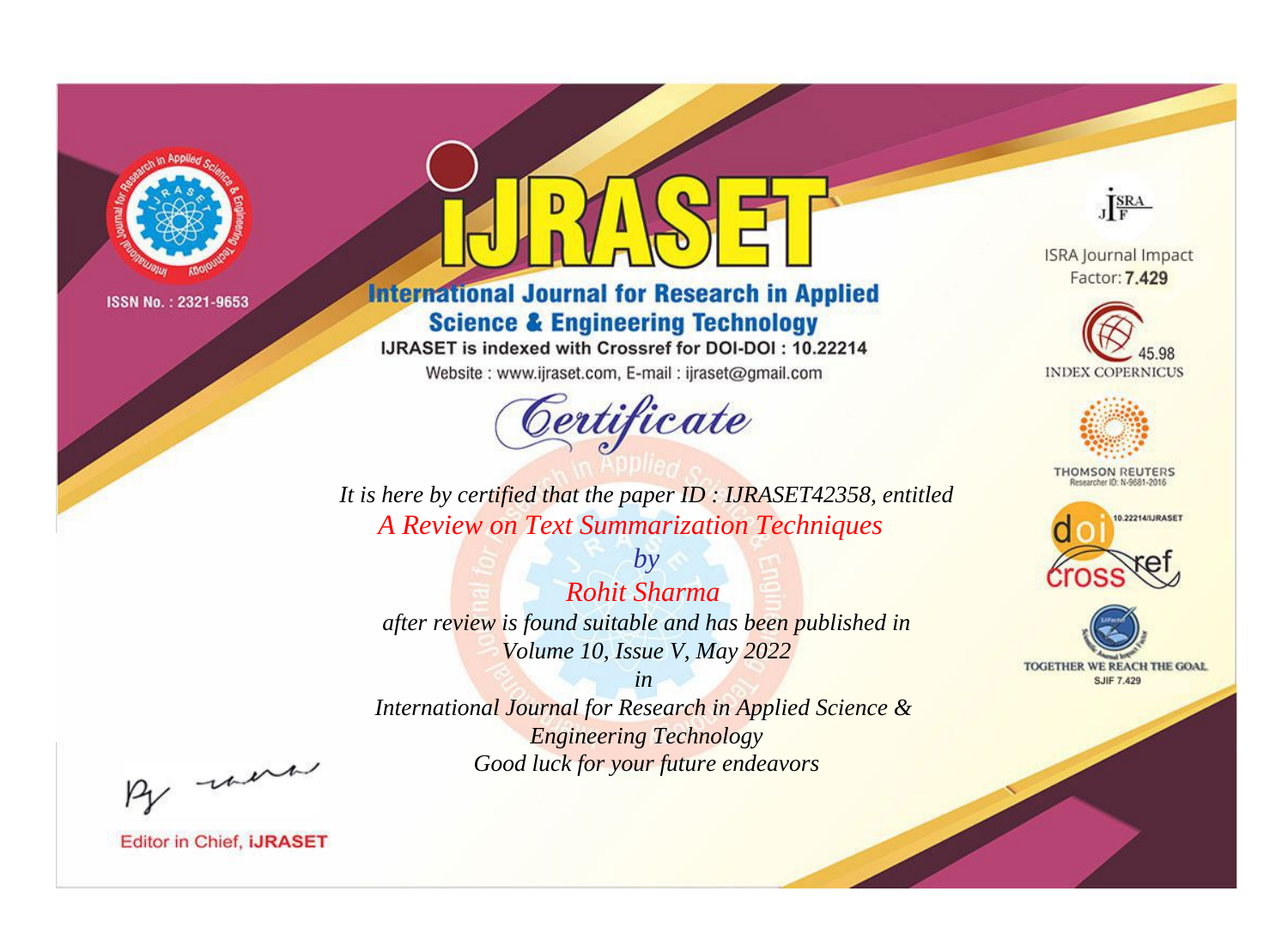

# **International Journal for Research in Applied Science & Engineering Technology**

IJRASET is indexed with Crossref for DOI-DOI: 10.22214

Website: www.ijraset.com, E-mail: ijraset@gmail.com



JERA

**ISRA Journal Impact** Factor: 7.429





**THOMSON REUTERS** 



TOGETHER WE REACH THE GOAL **SJIF 7.429** 

*It is here by certified that the paper ID : IJRASET42358, entitled A Review on Text Summarization Techniques*

*by Naleen Gaur after review is found suitable and has been published in Volume 10, Issue V, May 2022*

*in* 

*International Journal for Research in Applied Science & Engineering Technology Good luck for your future endeavors*

By morn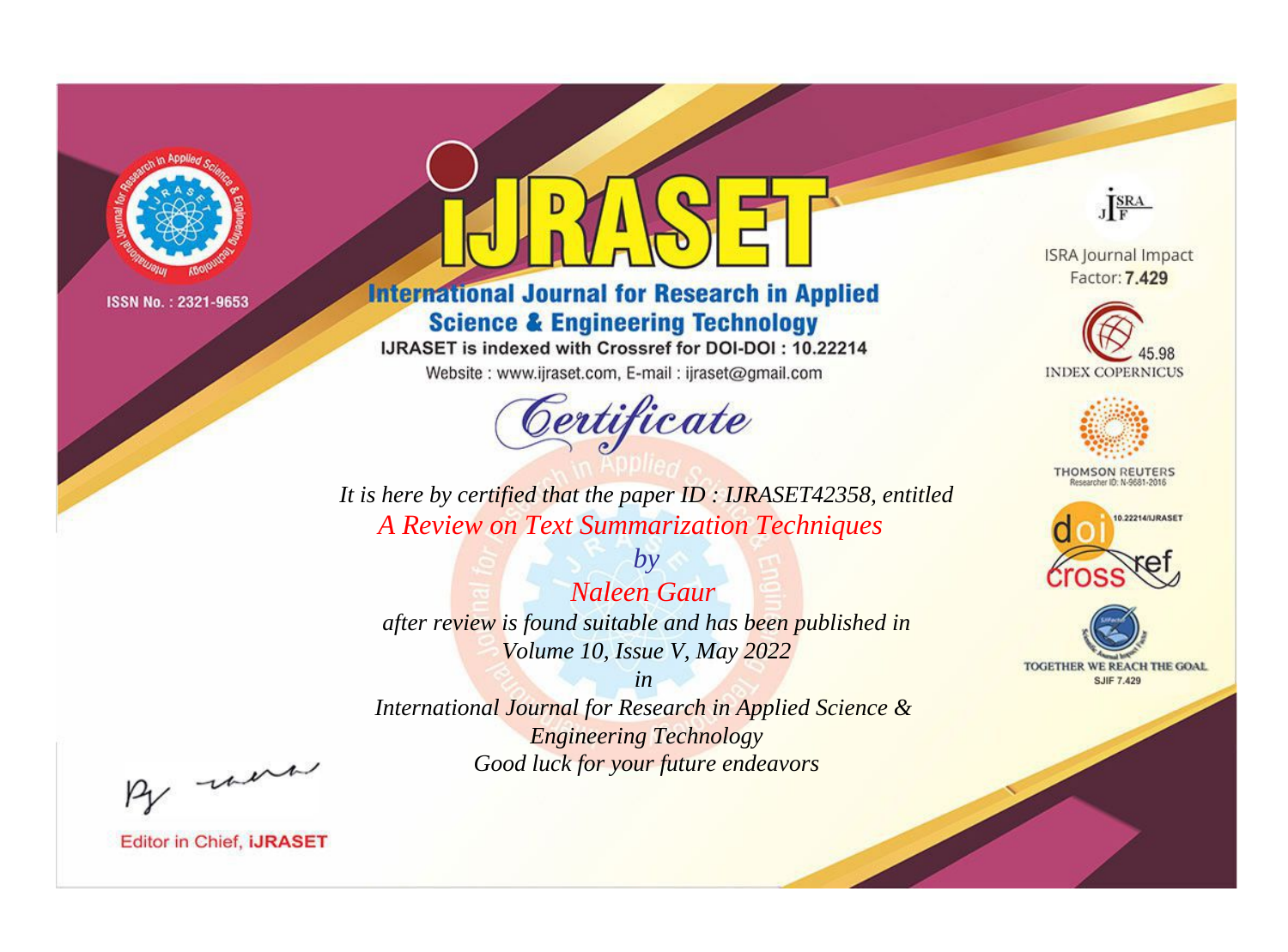

# **International Journal for Research in Applied Science & Engineering Technology**

IJRASET is indexed with Crossref for DOI-DOI: 10.22214

Website: www.ijraset.com, E-mail: ijraset@gmail.com



JERA

**ISRA Journal Impact** Factor: 7.429





**THOMSON REUTERS** 



TOGETHER WE REACH THE GOAL **SJIF 7.429** 

*It is here by certified that the paper ID : IJRASET42358, entitled A Review on Text Summarization Techniques*

*Nimish Jain after review is found suitable and has been published in Volume 10, Issue V, May 2022*

*by*

*in* 

*International Journal for Research in Applied Science & Engineering Technology Good luck for your future endeavors*

By morn